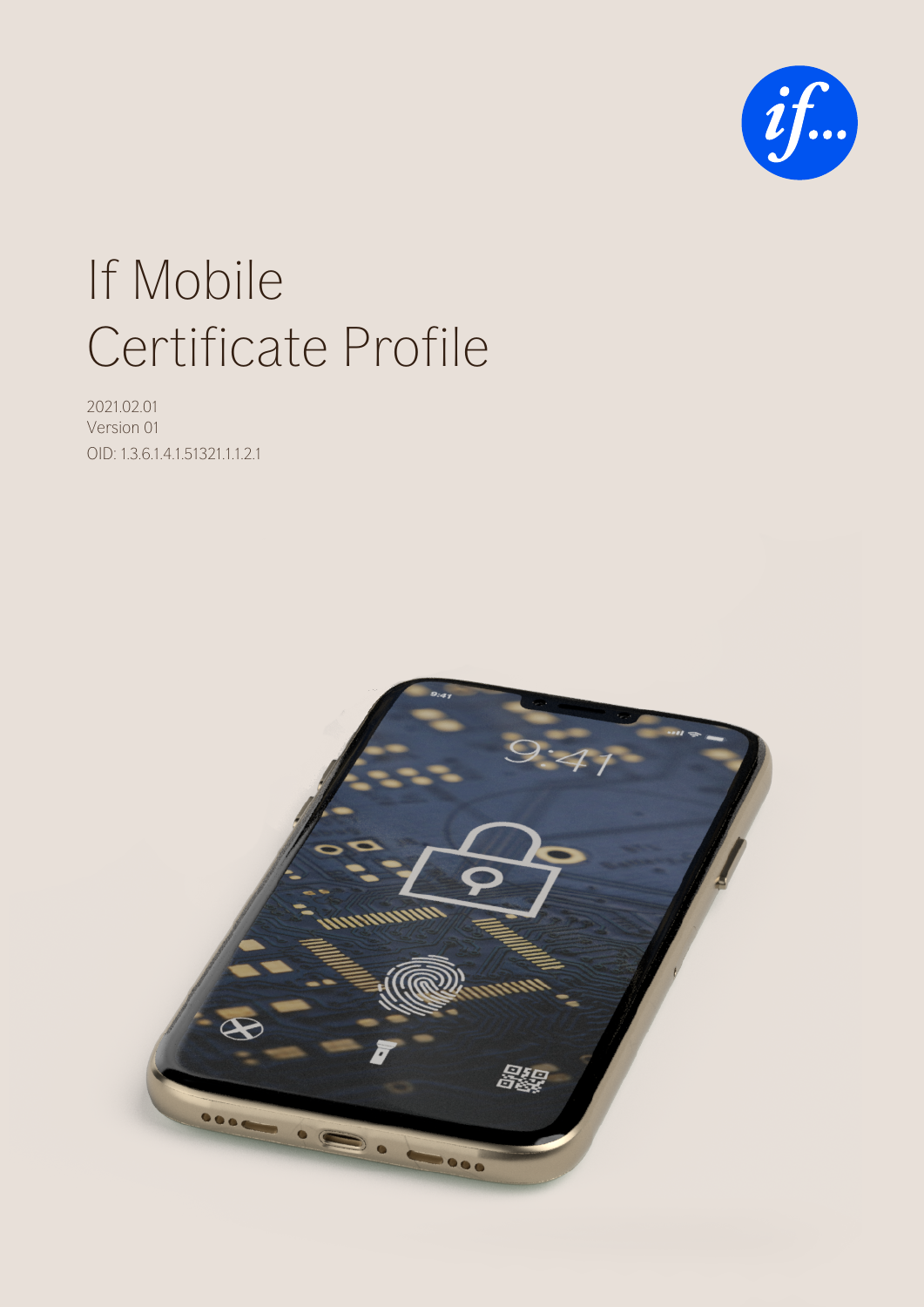# Document summary

The document describes certificate profile, i.e. the meaning of the content and the structure of the user certificates of If Mobile.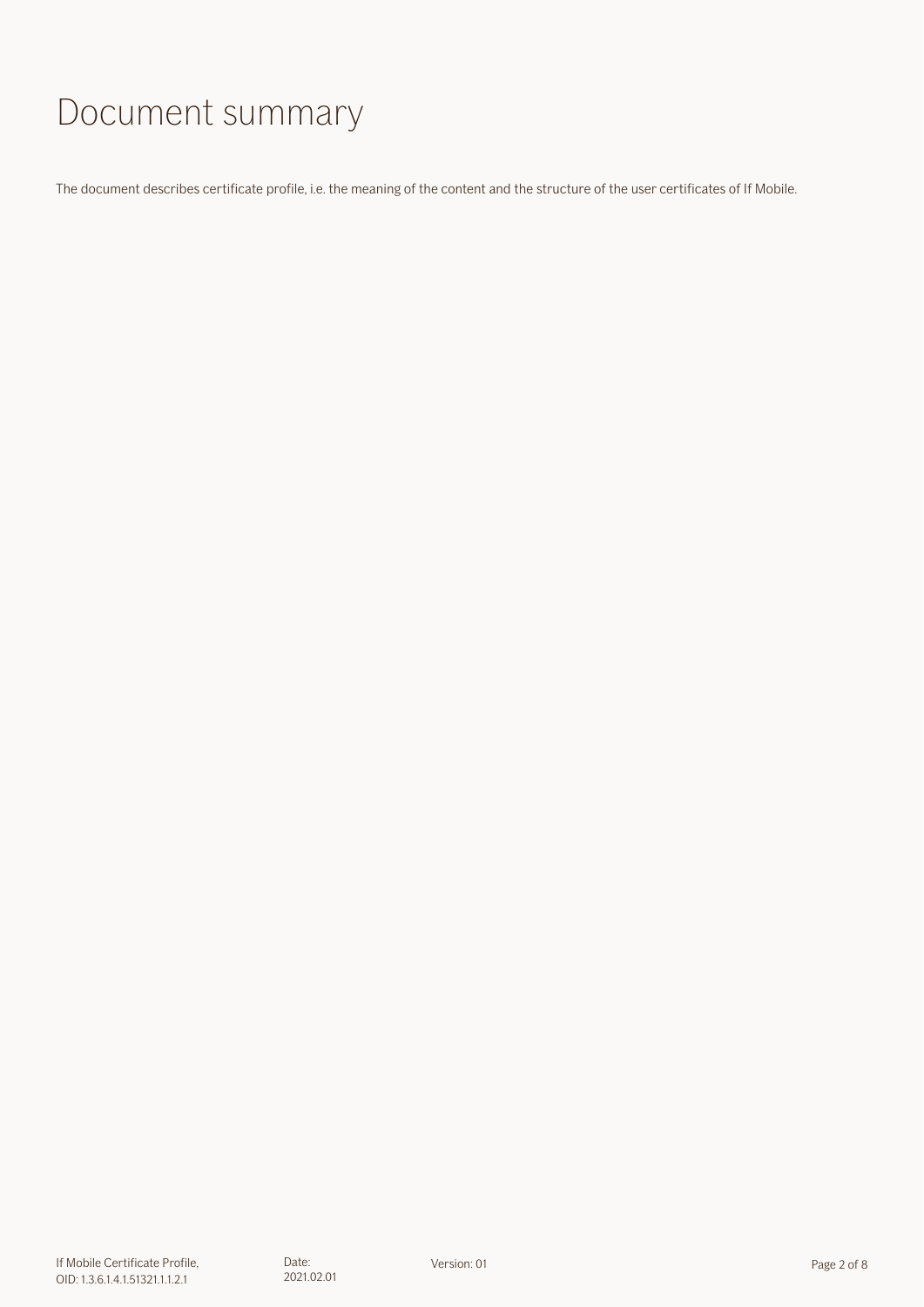# Document identification

The object identifier (OID) of this document is: 1.3.6.1.4.1.51321.1.1.2.1

Description of the identifier:

1.3.6.1.4.1.51321.x.y.z.q

1.3.6.1.4.1.51321 – the identifier of the organization - If P&C Insurance AS;

x – country identifier, possible values - .1 – Estonia, .2 – Latvia, .3 – Lithuania;

y – product identifier, possible values - .1 – If Mobile;

z – document identifier, .1 – terms & conditions, .2 – certificate profile;

q – document version number.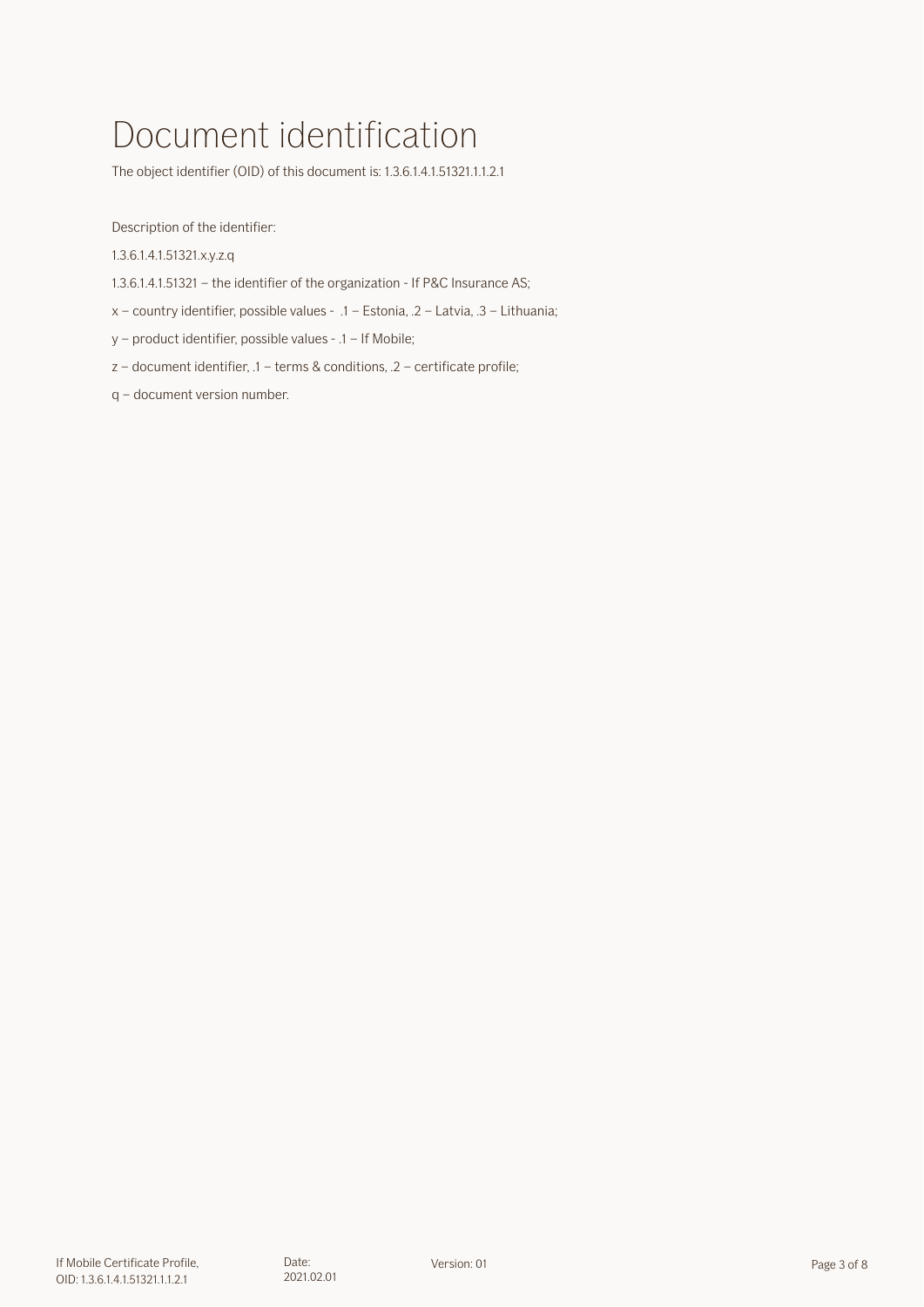# Content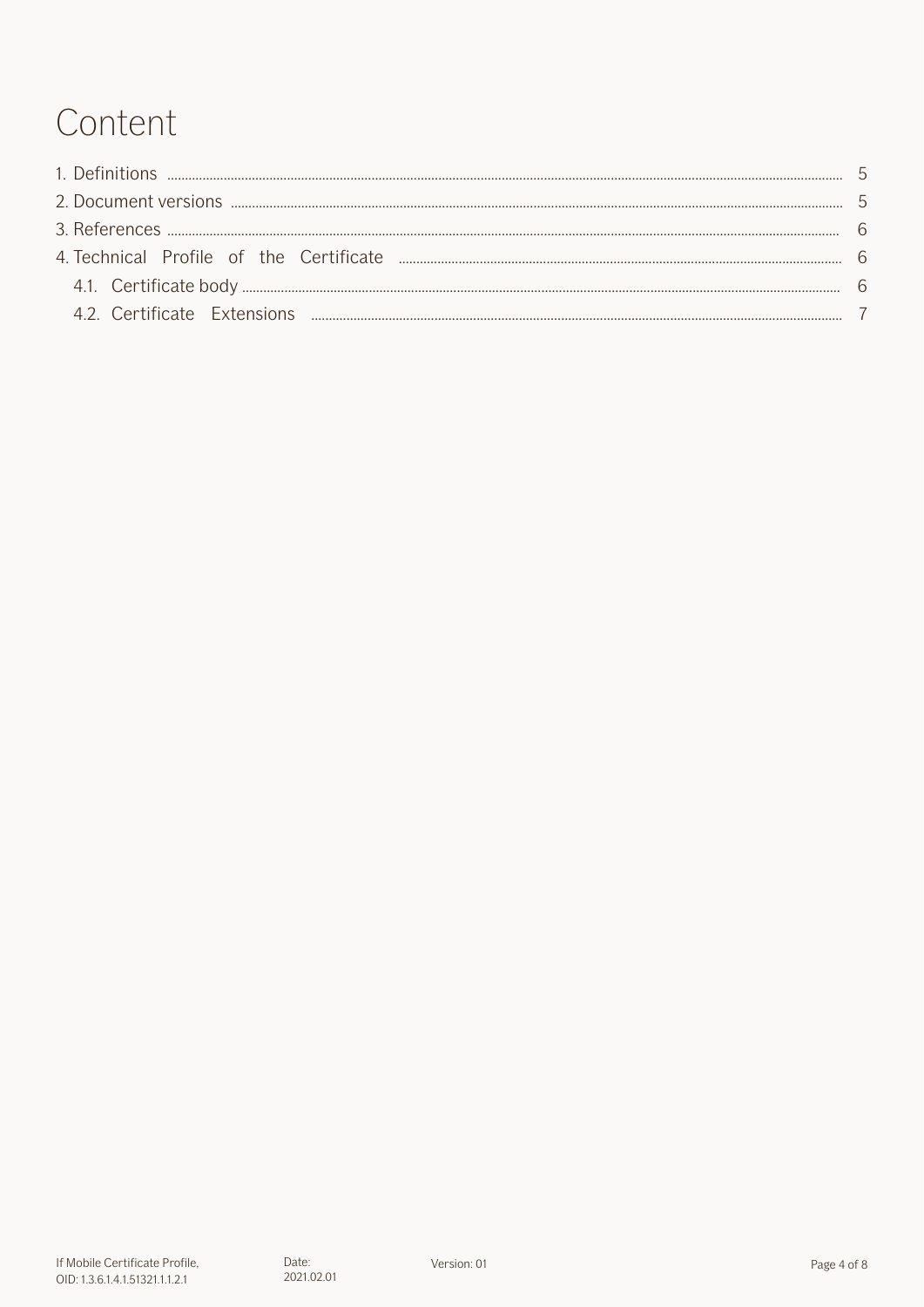## <span id="page-4-0"></span>1. Definitions

| Term                                    | <b>Definition</b>                                                                                                                                                                                                                                                                                                                                                                         |  |
|-----------------------------------------|-------------------------------------------------------------------------------------------------------------------------------------------------------------------------------------------------------------------------------------------------------------------------------------------------------------------------------------------------------------------------------------------|--|
| elDAS                                   | Regulation (EU) No 910/2014 of the European Parliament and of the Council of 23 July<br>2014 on electronic identification and trust services for electronic transactions in the<br>internal market and repealing Directive 1999/93/EC                                                                                                                                                     |  |
| <b>Electronic Signature</b>             | Electronic data used by the Subscriber to sign the document by adding this data to the<br>electronic document or by logically associating it with the document.                                                                                                                                                                                                                           |  |
| <b>Advanced Electronic Signature</b>    | Electronic Signature which meets the requirements provided in Article 26 of eIDAS.                                                                                                                                                                                                                                                                                                        |  |
| Authentication                          | Electronic process which enables electronic identification of the legal or natural<br>person.                                                                                                                                                                                                                                                                                             |  |
| <b>Authentication Certificate</b>       | Electronic proof, certificate which is has the intended use of Authentication and<br>ciphering.                                                                                                                                                                                                                                                                                           |  |
| Certificate                             | Public Key, together with additional information, laid down in the Certificate Profile,<br>rendered unforgeable via encipherment using the Private Key of the Certificate<br>Authority which issued it.                                                                                                                                                                                   |  |
| <b>Certificate Authority</b>            | State JSC "Latvija Radio and Television Centre", Reg. No. 40003011203, which ensure<br>issuing, verification and revocation of the certificates for the use within If Mobile<br>application.                                                                                                                                                                                              |  |
| <b>Identity Provider</b>                | An organization who is providing electronic authentication means and is responsible<br>for identification of the person, creation of the electronic identity of the person, and<br>approval of the electronic identity of the person to the Registration Authority, i.e.<br>credit institution.                                                                                           |  |
| <b>If Mobile</b>                        | A mobile application provided and maintained by If which contains one pair of<br>Certificates consisting of the Authentication Certificate and the Electronic Signature<br>Certificate and their corresponding Private Keys which are intended for insurance-<br>related use.                                                                                                             |  |
| <b>Electronic Signature Certificate</b> | Certificate which links electronic signature validation data to a natural person and<br>confirms at least the name of that person.                                                                                                                                                                                                                                                        |  |
| <b>OCSP</b>                             | The Online Certificate Status Protocol                                                                                                                                                                                                                                                                                                                                                    |  |
| lf                                      | If P&C Insurance AS registered with No. 10100168 in the National Trade Registry of<br>Estonia and its affiliates in Latvia and Lithuania: If P&C Insurance AS Latvijas filiāle,<br>unified registration number Nr.40103201449 in the Commercial Registry of Latvia, and<br>"If P&C Insurance AS" filialas, registration number 4302279548 in the National Trade<br>Registry of Lithuania. |  |

# 2. Document versions

Version history

| Date       | Version    | <b>Amendments</b> |
|------------|------------|-------------------|
| 2021.02.01 | $\Omega$ 1 | Initial version   |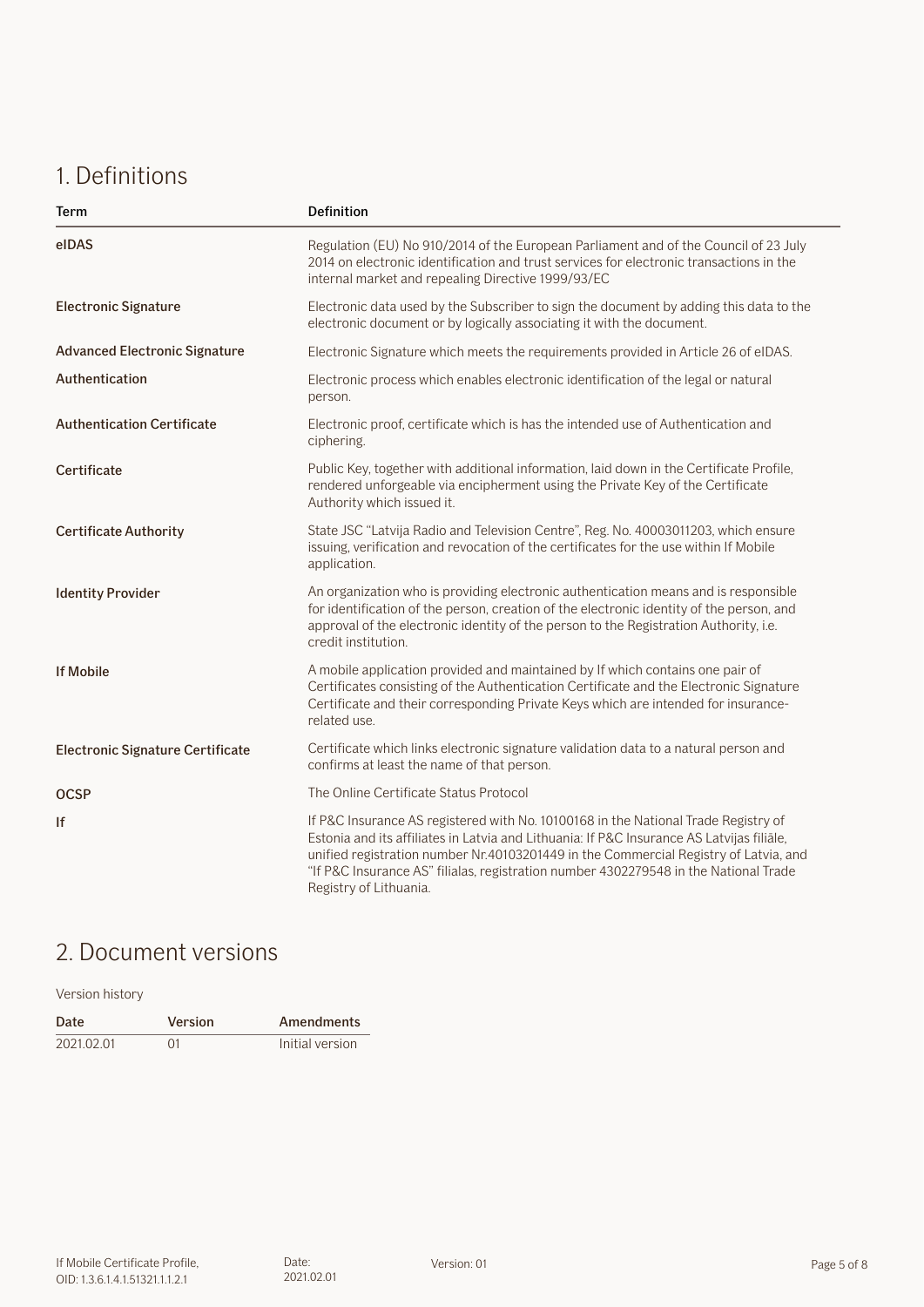## <span id="page-5-0"></span>3. References

- [1] ETSI EN 319 412-1 v1.3.4 (2020-03), Electronic Signatures and Infrastructures (ESI) Certificate Profiles; Part 1: Overview and common data structures;
- [2] ETSI EN 319 412-2 v2.1.3 (2020-04), Electronic Signatures and Infrastructures (ESI) Certificate Profiles; Part 2: Certificate profile for certificates issued to natural persons;
- [3] If Mobile Terms and Conditions (If Mobile Lietošanas noteikumi), published at https://www.if.ee/if-mobile#dokumendid
- [4] ISO 3166 Codes, published: http://www.iso.org/iso/country\_codes;
- [5] RFC 5280 Internet X.509 Public Key Infrastructure Certificate and Certificate Revocation List (CRL) Profile;
- [6] RFC 6960 X.509 Internet Public Key Infrastructure Online Certificate Status Protocol OCSP;
- [7] RFC 4055 Additional Algorithms and Identifiers for RSA Cryptography for use in the Internet X.509 Public Key Infrastructure Certificate and Certificate Revocation List (CRL) Profile;
- [8] Regulation (EU) No 910/2014 of the European Parliament and of the Council of 23 July 2014 on electronic identification and trust services for electronic transactions in the internal market and repealing Directive 1999/93/EC.

### 4. Technical Profile of the Certificate

Natural person certificate is compiled in accordance with the X.509 version 3, IETF RFC 5280, ETSI EN 319 412-2 (2016-02).

#### 4.1. Certificate body

| Field                            | <b>OID</b>                | Mandatory | Value                                              | Changeable | Description                                                                                                                                                                                               |
|----------------------------------|---------------------------|-----------|----------------------------------------------------|------------|-----------------------------------------------------------------------------------------------------------------------------------------------------------------------------------------------------------|
| Version                          |                           | yes       | V <sub>3</sub>                                     | no         | Certificate format version                                                                                                                                                                                |
| <b>Serial Number</b>             |                           | yes       |                                                    | no         | Unique serial number of the certificate                                                                                                                                                                   |
| Signature<br>Algorithm           | 1.2.840.113549<br>.1.1.11 | yes       | sha256WithR<br>SAEncryption                        | no         | Signature algorithm in accordance to RFC<br>52808 [4]                                                                                                                                                     |
| Issuer<br>Distinguished<br>name  |                           |           |                                                    |            |                                                                                                                                                                                                           |
| Common Name<br>(CN)              | 2.5.4.3                   | yes       | eParaksts NQC CA1                                  | no         | Certificate authority name                                                                                                                                                                                |
| Organisation<br>Identifier       | 2.5.4.97                  | yes       | NTRLV-40003011203                                  | no         | Identification of the issuer organization<br>different from the organization name.<br>Certificates may include one or<br>more semantics identifiers as specified in<br>clause 5.1.4 of ETSI EN 319 412-1. |
| Organisation (O)                 | 2.5.4.10                  | yes       | VAS Latvijas Valsts radio<br>un televīzijas centrs | no         | Issuer organization name                                                                                                                                                                                  |
| Country (C)                      | 2.5.4.6                   | yes       | LV                                                 | no         | Country code: LV - Latvia (2 character<br>ISO 3166 country code)                                                                                                                                          |
| Valid from                       |                           | yes       | (date)                                             | no         | First date of certificate validity.                                                                                                                                                                       |
| Valid to                         |                           | yes       | (date)                                             | no         | The last date of certificate validity.<br>Generally, date of issuance + 1095 days (3<br>years).                                                                                                           |
| Subject<br>Distinguished<br>Name |                           |           |                                                    |            |                                                                                                                                                                                                           |
| SerialNumber (S)                 | 2.5.4.5                   | yes       |                                                    | yes        | Certificate holder's personal code as<br>specified in clause 5.1.3 of ETSI EN 319 412-1.                                                                                                                  |
| GivenName (G)                    | 2.5.4.42                  | yes       |                                                    | yes        | Person given names in UTF8 format<br>according to RFC 5280.                                                                                                                                               |
| SurName (SN)                     | 2.5.4.4                   | yes       |                                                    | yes        | Person surnames in UTF8 format according<br>to RFC 5280.                                                                                                                                                  |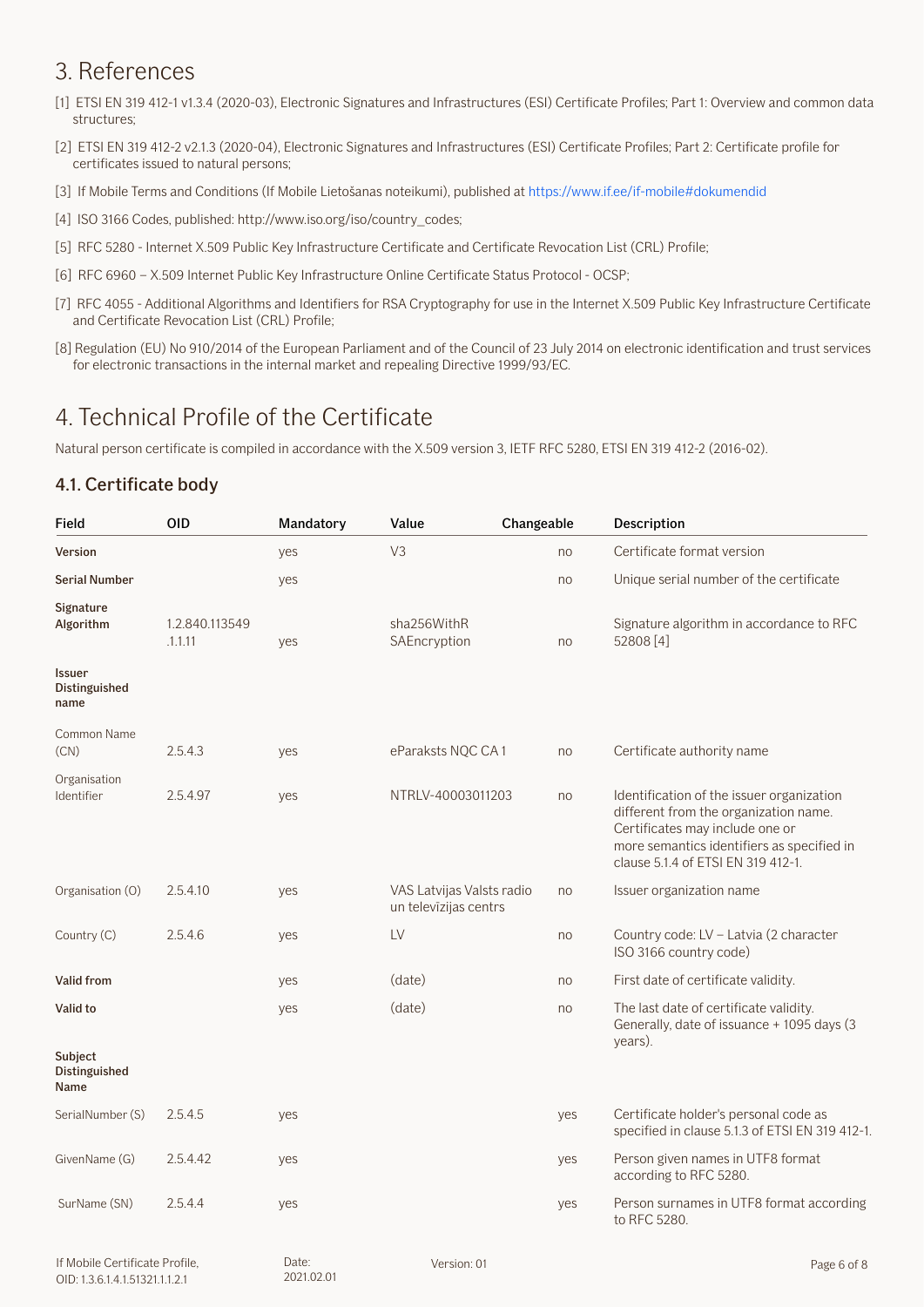<span id="page-6-0"></span>

| Field                           | <b>OID</b> | Mandatory | Value               | Changeable | Description                                                                                                                                                                                                                                    |
|---------------------------------|------------|-----------|---------------------|------------|------------------------------------------------------------------------------------------------------------------------------------------------------------------------------------------------------------------------------------------------|
| Organizational<br>UnitName (OU) | 2.5.4.11   | yes       | If Mobile           | yes        | The name of the product the issued<br>certificate has to be used for.                                                                                                                                                                          |
| Organizational<br>UnitName (OU) | 2.5.4.11   | yes       | SHA256 base64 value | yes        | SHA256 hash value of the person<br>authentication response provided by the<br>identity provider during user enrollment<br>encoded in base64. Ensures the proof of<br>identity verification linked to the response<br>of the identity provider. |
| Organizational<br>UnitName (OU) | 2.5.4.11   | ves       | base64 value        | yes        | The unique identifier of the instance of the<br>user identity, base64 format.                                                                                                                                                                  |
| Common Name<br>(CN)             | 2.5.4.3    | yes       |                     | yes        | Comma-separated first names, surnames,<br>personal identity code and mobile phone<br>number of the person.                                                                                                                                     |
| telephone<br>Number             | 2.5.4.20   | yes       |                     | yes        | Mobile phone number of the person.                                                                                                                                                                                                             |
| Country (C)                     | 2.5.4.6    | yes       |                     | yes        | Country of origin in accordance with ISO<br>3166.                                                                                                                                                                                              |
| <b>Subject Public Key</b>       |            | yes       | RSA 2048 bits       | no         | The public key of the Certificate holder.                                                                                                                                                                                                      |

### 4.2. Certificate Extensions

| Extension                      | <b>OID</b> | <b>Values and Limitations</b>                                                                                                                                                                                                                                                                                                                                                                                                                                                                                                               | Critical | Mandatory |
|--------------------------------|------------|---------------------------------------------------------------------------------------------------------------------------------------------------------------------------------------------------------------------------------------------------------------------------------------------------------------------------------------------------------------------------------------------------------------------------------------------------------------------------------------------------------------------------------------------|----------|-----------|
| Certificate<br><b>Policies</b> | 2.5.29.32  | For authentication certificate:<br>Certificate Policy:                                                                                                                                                                                                                                                                                                                                                                                                                                                                                      | no       | yes       |
|                                |            | 1.3.6.1.4.1.32061.2.4.1<br>CPSUri: https://www.eparaksts.lv/repository userNotice:<br>The Certificate has been issued by JSC Latvijas Valsts radio un<br>televizijas centrs (Reg. Nr in the Registry of the Enterprises of<br>Latvia 40003011203) for the use in If Mobile application<br>provisioned by If P&C Insurance AS (Reg. Nr. In the Registry of<br>Enterprises of Estonia 10100168, OID: 1.3.6.1.4.1.51321).<br>1.3.6.1.4.1.51321.1.1.1.1<br>CPSUri: https://www.if.ee/if-mobile#dokumendid<br>userNotice: If Mobile Terms of Use |          |           |
|                                |            | For electronic signature certificate:                                                                                                                                                                                                                                                                                                                                                                                                                                                                                                       |          |           |
|                                |            | 1.3.6.1.4.1.32061.2.4.1<br>CPSUri: https://www.eparaksts.lv/repository userNotice:<br>The Certificate has been issued by JSC Latvijas Valsts radio un<br>televizijas centrs (Reg. Nr in the Registry of the Enterprises of<br>Latvia 40003011203) for the use in If Mobile application<br>provisioned by If P&C Insurance AS (Reg. Nr. In the Registry of<br>Enterprises of Estonia 10100168, OID: 1.3.6.1.4.1.51321).                                                                                                                      |          |           |
|                                |            | 1.3.6.1.4.1.51321.1.1.1.1<br>CPSUri: https://www.if.ee/if-mobile#dokumendid<br>userNotice: If Mobile Terms of Use                                                                                                                                                                                                                                                                                                                                                                                                                           |          |           |